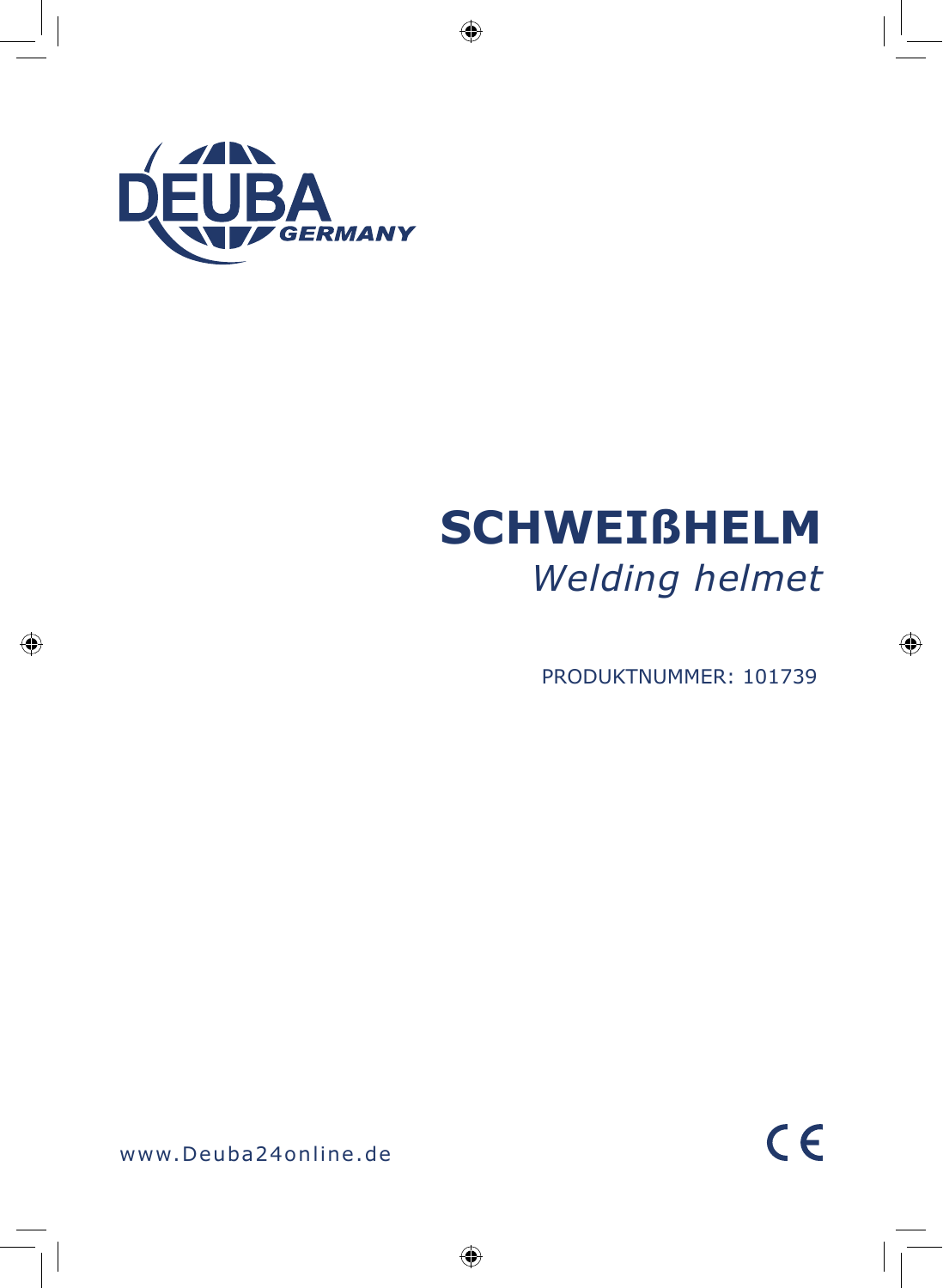## **ANLEITUNG**

Achten Sie auf Ihre eigene Sicherheit und lesen Sie diese Bedienungsanleitung aufmerksam durch, bevor Sie dieses Produkt verwenden.

Dieses Produkt ist nur für den privaten Gebrauch und nicht für gewerbliche Nutzung geeignet.

Beachten Sie unbedingt, beim Schweißen besteht eine Brand- und Explosionsgefahr, z.B. durch Funkenflug, heiße Metall- und Schlacketeilchen und Wärmeleitung.

#### 1. Allgemeines

◈

Das Lichtventil (LCD) in diesem Produkt kann in dem Moment des Überspringens der Elektrizität von hell auf dunkel wechseln (Prinzip der Fotoelektrik). Der Dunkelheitsgrad kann zwischen DIN9 und 13 eingestellt werden. Der UV-IR Filter- Einbau besteht aus Glas mit einer reflektierenden Beschichtung, vielschichtigen Lichtventil (LCD) und Polarisator. Er kann das Durchlassen der UV-Strahlen und der Infrarot-Strahlung wirksam blockieren, und somit effektiv die Augen des Arbeiters vor den Schäden der UV-Strahlen und den Infrarot-Strahlen schützen. Der sich automatisch verdunkelnde Schweißschutzhelm hat einen breiteren Schutz als ein herkömmlicher Helm. Der Betriebstemperaturbereich ist -5°C bis +55°C, der relative Luftfeuchtigkeitsbereich liegt bei 20%-80%. Außerhalb der Daten des Betriebsklimas kann es zu inkorrekten Funktionen kommen, die evtl. Unsicherheiten im Betrieb nach sich ziehen und somit keine sichere Arbeit mehr gewährleistet werden kann.

### **Warnung!**

Testen Sie vor jeder Verwendung die Batterie. Wenn die Batterie nicht mehr über ausreichend viel Ladung verfügt ist nicht gewährleistet, dass der Helm umschalten kann und es kann zu gefährlichen Situationen kommen.

2. Arbeitsprinzip

Der Helm kann die, durch das Schweißen, überspringende Elektrizität in Elektronische Signale umwandeln. Nach der Auswertung dieser Signale, werden sie and den LCD betriebenen Stromkreis weitergeleitet. Das darin befindliche Lichtventil stellt von hell auf dunkel um. Dadurch werden Schäden an den Augen der Arbeiter verhindert.

Das Prinzip des ganzen Stromkreises is wie folgt:

3. Technische Daten

Licht Ton: Licht Status: DIN4

Schatten Status: DIN9-13 (stufenlos verstellbar)

- 4. Beschreibung
- 5. Bedienungsanleitung

1. Öffnen Sie die Verpackung und nehmen Sie den Helm heraus. Entfernen Sie den Schutzfilm am Sichtfenster. Überprüfen Sie alle Komponenten des Helmes auf Beschädigungen (die Lithium Batterie wurde vor der Lieferung eingesetzt)

2. Passen Sie die Bebänderung so an, dass es für den Benutzer angenehm ist. Der Helm muss fest sitzen, nicht rutschen, darf aber nicht drücken.

3. Die verstellbaren Knöpfe an der Seite des Helmes dienen der Änderung der Enge des Helmes beim An- und Ausziehen. Der Blickwinkel kann vorwärts und rückwärts eingestellt werden, je nach Bedarf des Benutzers.

4. Die verstellbare Sensibilität und Verzögerungszeit des Sichtfensters ermöglichen es dem Benutzer, sich auf die

jeweiligen Arbeitsverhältnisse einzustellen. Reduzieren Sie die Sensibilität um Beeinträchtigungen zu vermeiden. Wenn Niedrigstrom verwendet wird, kann hohe Sensibilität ausgewählt werden. Hohe Sensibilität muss jedoch eingestellt werden, wenn Sie Argon-Schweißen möchten. Verzögerungszeit ist die Zeit des Umschaltens des Filters von dunkel auf hell. Der Benutzer kann die Einstellungen aufgrund der Arbeitsbedingungen und individuellen Gewohnheiten wählen.

5. Abhänging von der Stärke der Übersprungselektrizität kann man die Knöpfe so einstellen, dass sie dem Bedarf des Benutzers und unterschiedlichen Lichtstärken entsprechen.

6. Wenn der Filter nicht funktioniert oder die Zahl der Lichtstärken ausser Betrieb ist, sollte man die Batterie wechseln.

6. Wartung

Um die Lebenszeit dieses Gerätes zu verlängern sollten Sie den Helm ordnungsgemäß warten.

1. Lassen Sie keine Feuchtigkeit in das Gerät eindringen um es vor Schaden zu bewahren.

2. Setzen Sie das Gerät nicht direktem Sonnenlicht aus.

3. Benutzen Sie symmetrische Kraft um den Elektrograph einzustellen. Bitte nicht mit Kraft drehen.

7. Aufbewahrung und Transport

Bewahren sie das Gerät vor Schlägen und Stößen während des Transportes. Der Aufbewahrungstemperaturbereich liegt bei  $+5$ °C bis  $+50$ °C.



Für technischen Support und Serviceanfragen wenden Sie sich vertrauensvoll an unsere geschulten Mitarbeiter unter

**kontakt@deuba.info - www.deuba24online.de**

www.Deuba24online.de | 2 3 | www.Deuba24online.de



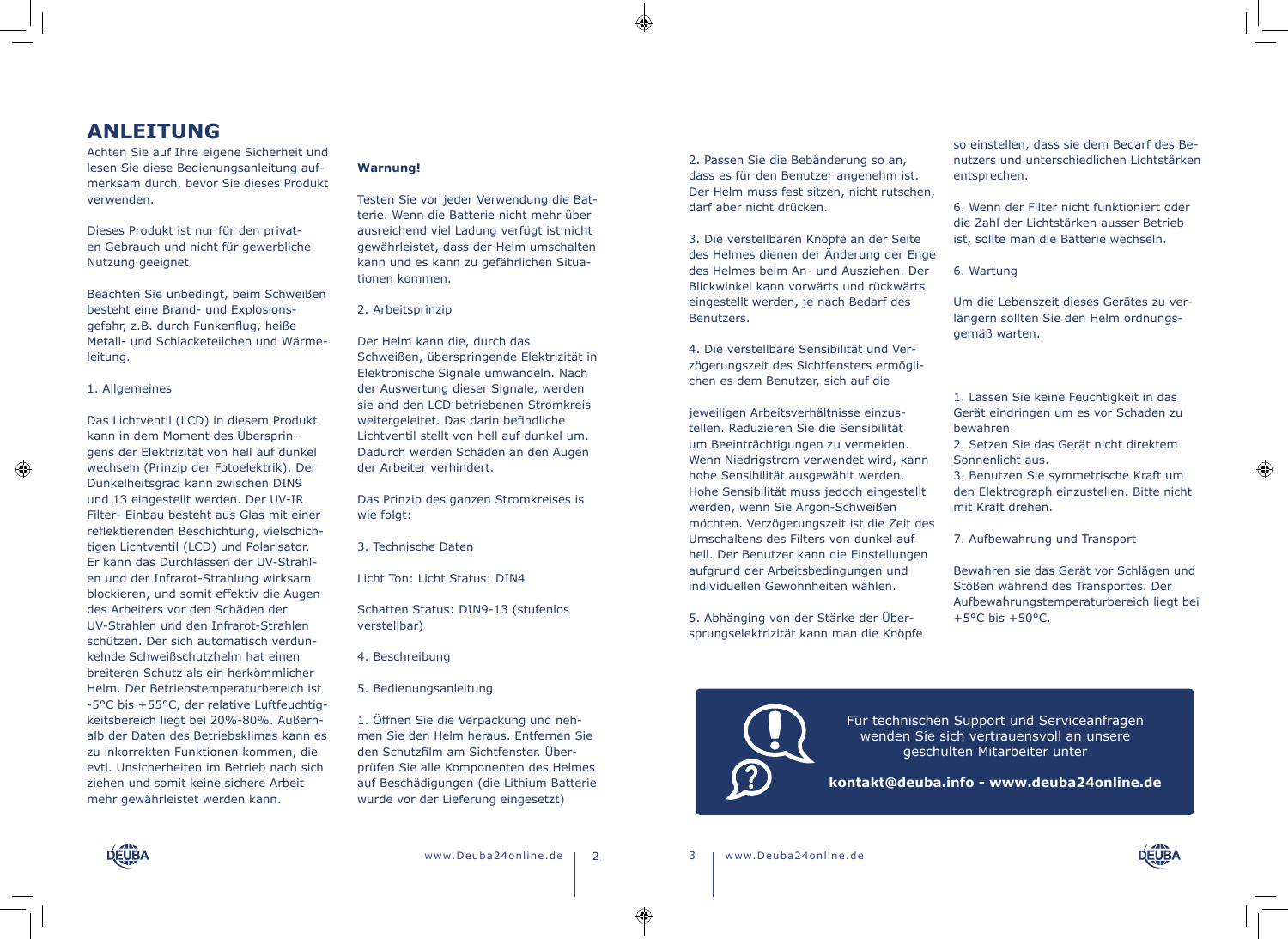## **INSTRUCTIONS**

Pay attention to your own safety and do carefully read those directions of use before you start using this product.

This product is solely meant for private use and in no way for industrial purposes.

Please beware while welding that there is fire and explosion hazard, for instance due to flying sparks, hot metal and cinder particles as well as thermal conduction.

### 1. General

◈

The light valve (LCD) in this product applies the principle of photoelectric (Fotoelektrik), hence converting from bright to dark upon skipping of electricity. The grade of darkness can be set up between DIN9 and DIN13. The UV-IR-Filter installed is composed of glass with a reflective coating, a multi-layered light valve (LCD) and a polarizer. It can efficaciously block UV-Rays and infrared radiation in order to effectively protect the worker's eyes. This automatically darkening welding helmet offers a wider protection than conventional helmets. The operating temperature ranges between -5°C and +55°C, the relative air humidity level ranges between 20% and 80%. The functions can be impaired when used outside of the recorded work environment (Daten des Betriebesklima) and hence force possibly lead to lack of security in usage as well as working conditions that are no longer safe.

#### **Warning!**

Check the battery every single time before use. When the battery is too weak, it cannot ensure sufficient charge. As a consequence the helmet might not switch properly and this could result in dangerous situations.

2. Operating methods

 The helmet can convert skipping electricity into electronic signals during the welding. Once those signals have been assessed, they are sent to LCD-operating electricity circuit. The light valve hold within it will switch from bright to dark automatically. This will prevent damages to the worker's eyes. The whole current circuit works as follows:

3. Technical data

Light tone: Light status: DIN4

Shadow status: DIN9-13 (continuously adjustable)

4. Description

5. Directions of use

1. Open the packaging and take the helmet out. Remove the protective film from the vision shield. Verify all components of the helmet for damage (the Lithium battery has already been inserted prior to delivery).

2. Adjust the harness so that it is comfortable for the user. The helmet should fit tight, not slip but also not squeeze.

3. The adjustable knobs by the side of the helmet shall be use to adapt the narrowness of the helmet while putting it on

or removing it. The viewing angle can be adjusted forward or backward depending on the needs of the user.

4. The adjustable sensitivity and delay time of the vision shield allow the user to regulate them according to the respective work conditions. Reduce the sensitivity in order to avoid adverse effects. A higher sensitivity can be selected when one works with low electricity power. A higher sensitivity level must definitely be selected when working with Argon-welding. Delay time corresponds to the time needed for the filter to switch from dark to bright. The user can select the settings according to his work conditions and personal habits.

5. The knobs can be adjusted depending on the intensity of the electricity skips (Übersprungselektrizität) in order to fit the need of the user or different light intensities.

The battery should be changed when the filter does not work or the light intensity digit (Zahl der Lichtstaerke) is out of service 6. Maintenance

To prolong the life of this product, you should service this helmet methodically. 1- Remove the battery when the product has not been operated for a long time or if it shall not be used for a longer period. 2- Prevent humidity from permeating the product in order to protect it from damages

3- Do not leave the product directly in the sun

4- Use balanced power to set up the electrograph. Do not rotate with force.

7. Storage and transport

Protect the helmet from knocks and bumps during shipping. The ideal storage temperature lies between +5°C and  $+50$ °C.

For technical support and service inquiries, please contact trust while our trained staff

**kontakt@deuba.info - www.deuba24online.de**



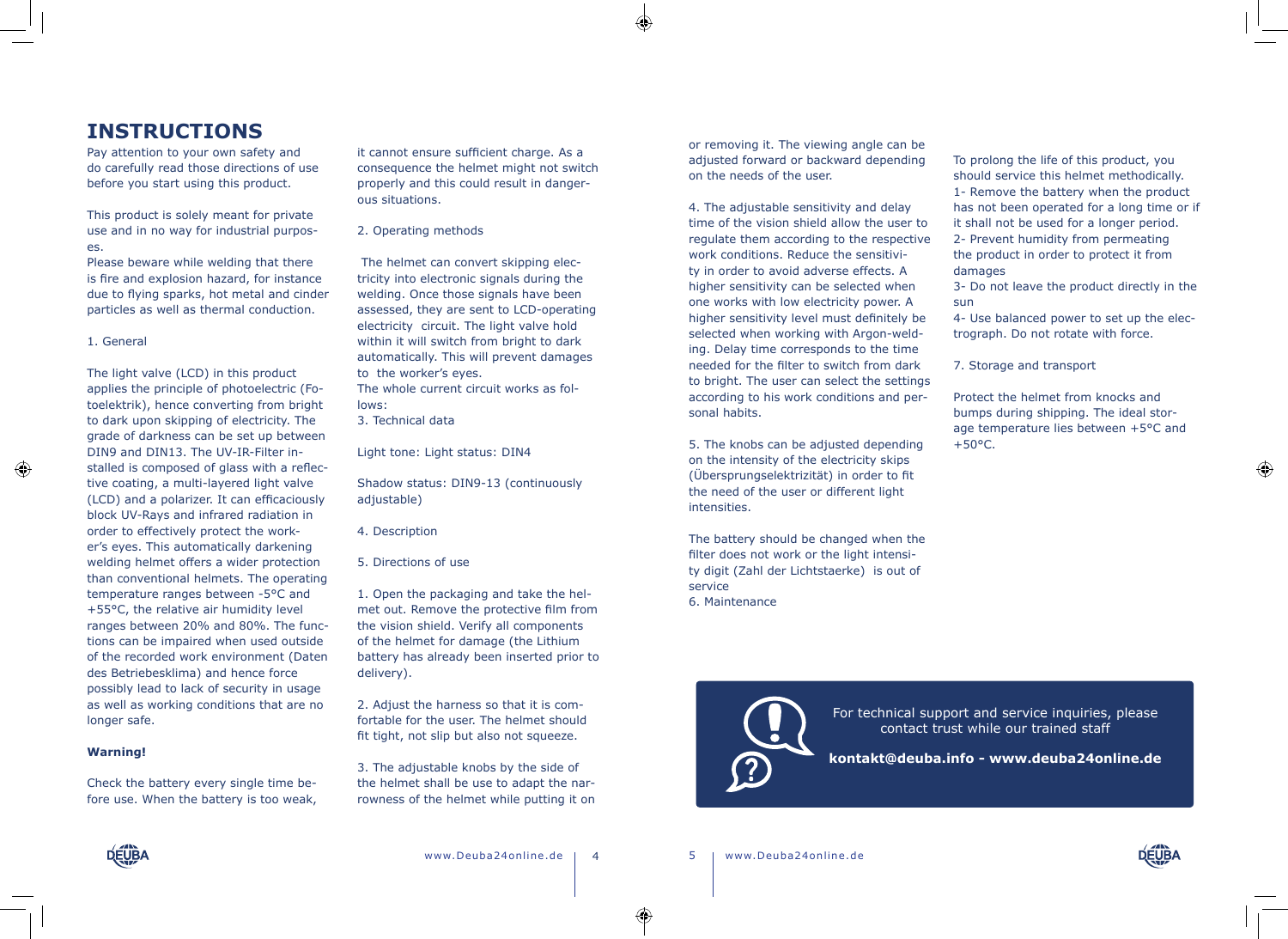## **ORIENTATION**

Faites attention à votre propre sécurité et lisez attentivement ces instructions d'utilisation avant de vous servir de ce produit.

Celui-ci est uniquement destiné à un usage privé et en aucune manière à des fins industrielles. Faites particulièrement attention durant

le soudage car il y a risque d incendie et d'explosion, par exemple à cause des étincelles, particules de métal chaud et de cendres ainsi que la conduction thermique.

### 1. Généralités

◈

La valve de lumière (LCD) dans ce produit applique le principe de l l'effet photoélectrique, d'où la conversion du clair au sombre suivant les sauts de l'électricité. La qualité de l'obscurité peut être réglée entre DIN9 et DIN13. Le filtre UV-IR installé est composé de verre avec un revêtement réfléchissant, une valve de lumière multicouches (LCD) et un polariseur. Il peut efficacement bloquer les rayons UV et le rayonnement infrarouge afin de protéger efficacement les yeux du travailleur. Ce casque de soudage à assombrissement automatiquement offre une protection bien plus étendue que les casques conventionnels. La température de fonctionnement est comprise entre -5 ° C et + 55 ° C, le taux d'humidité relatif de l'air est entre 20% et 80%. Les fonctions de ce casque peuvent être altérées lorsqu'il est utilisé en dehors de l'environnement de travail enregistré (Daten des Betriebesklima) et éventuellement conduire à un manque de sécurité durant l'utilisation ainsi que des conditions de travail qui ne sont plus sécurisées.

### **Attention!**

Vérifiez la batterie avant chaque utilisation. Lorsque la batterie est trop faible, celle-ci ne peut assurer une charge suffisante. En conséquence, le casque peut ne pas commuter correctement, ce qui pourrait conduire à des situations dangereuses.

2. Les méthodes d'exploitation

 Le casque peut convertir l'électricité qui jaillit durant le soudage en signaux électroniques. Une fois que ces signaux ont été évalués, ils sont envoyés au circuit de l'électricité qui est alimenté par le LCD. La valve de lumière qui y est contenue passe automatiquement du clair au sombre. Cela permettra d'éviter que les yeux du travailleur soient endommagés. L'ensemble du circuit fonctionne de la manière suivante:

3. Données techniques

Ton de lumière: Statut de luminosité: DIN4

Statut de l'ombre: DIN9-13 (réglable en continu)

4. Description

#### 5. Mode d'emploi

1. Ouvrez le carton et retirer le casque de celui-ci. Retirez le film protecteur de l'écran de vision. Vérifiez que tous les composants du casque soient en bon état (la batterie au lithium aura déjà été insérée avant la livraison).

2. Ajuster le harnais afin qu'il soit confortable pour l'utilisateur. Le casque doit

www.Deuba24online.de | 6 7 | www.Deuba24online.de

être bien serré, ne pas glisser, mais aussi ne pas serrer.

3. Les boutons de réglage sur le côté du casque doivent être utilisés afin d'adapter l'étroitesse du casque lorsque celui-ci est mis ou retiré. L'angle de vision peut être ajusté vers l'avant ou vers l'arrière en fonction des besoins de l'utilisateur.

4. La sensibilité réglable et la temporisation de l'écran de vision permettent à l'utilisateur de les réguler en fonction des conditions de travail respectives. Réduire la sensibilité pour éviter les effets indésirables. Une sensibilité plus élevée peut être sélectionnée lorsque l'on travaille avec une faible puissance électrique. Un niveau de sensibilité élevé doit en tous les cas être sélectionné dans le cas d'une soudure à l Argon. La temporisation correspond au temps nécessaire au filtre pour passer du sombre au clair. L'utilisateur peut sélectionner les réglages en fonction de ses conditions de travail et de ses habitudes personnelles.

5. Les boutons peuvent être ajustés en fonction de l'intensité des sautes de tension de l'électricité (Übersprungselektrizität) afin de s'adapter aux besoins de l'utilisateur ou aux intensités lumineuses différentes.

La batterie doit être changée lorsque le filtre ne fonctionne pas ou l'indicateur d'intensité lumineuse (Zahl der Lichtstaerke) est hors service.

#### 6. Entretien

Pour prolonger la durée de vie de ce produit, vous devez entretenir ce casque régulièrement.

- 1- Ôtez la batterie lorsque le produit n'a pas été utilisé depuis longtemps ou si celui-ci ne le sera pas pendant une longue période.
- 2- Empêcher l'humidité de pénétrer l'appareil afin qu'il ne soit pas endommagé. 3- Ne laissez pas l'appareil directement au soleil
- 4- Utilisez une puissance symétrique (symetrische Kraft) afin de régler le graphique électrique. Ne pas tourner avec force.

#### 7. Stockage et transport

Protégez le casque contre les chocs et les coups durant le transport. La température optimale de conservation se situe entre +  $5 \degree$  C et +  $50 \degree$  C.



Pour support et de service des enquêtes techniques, s'il vous plaît contacter confiance tandis que notre personnel qualifié

**kontakt@deuba.info - www.deuba24online.de**



 $\bigoplus$ 

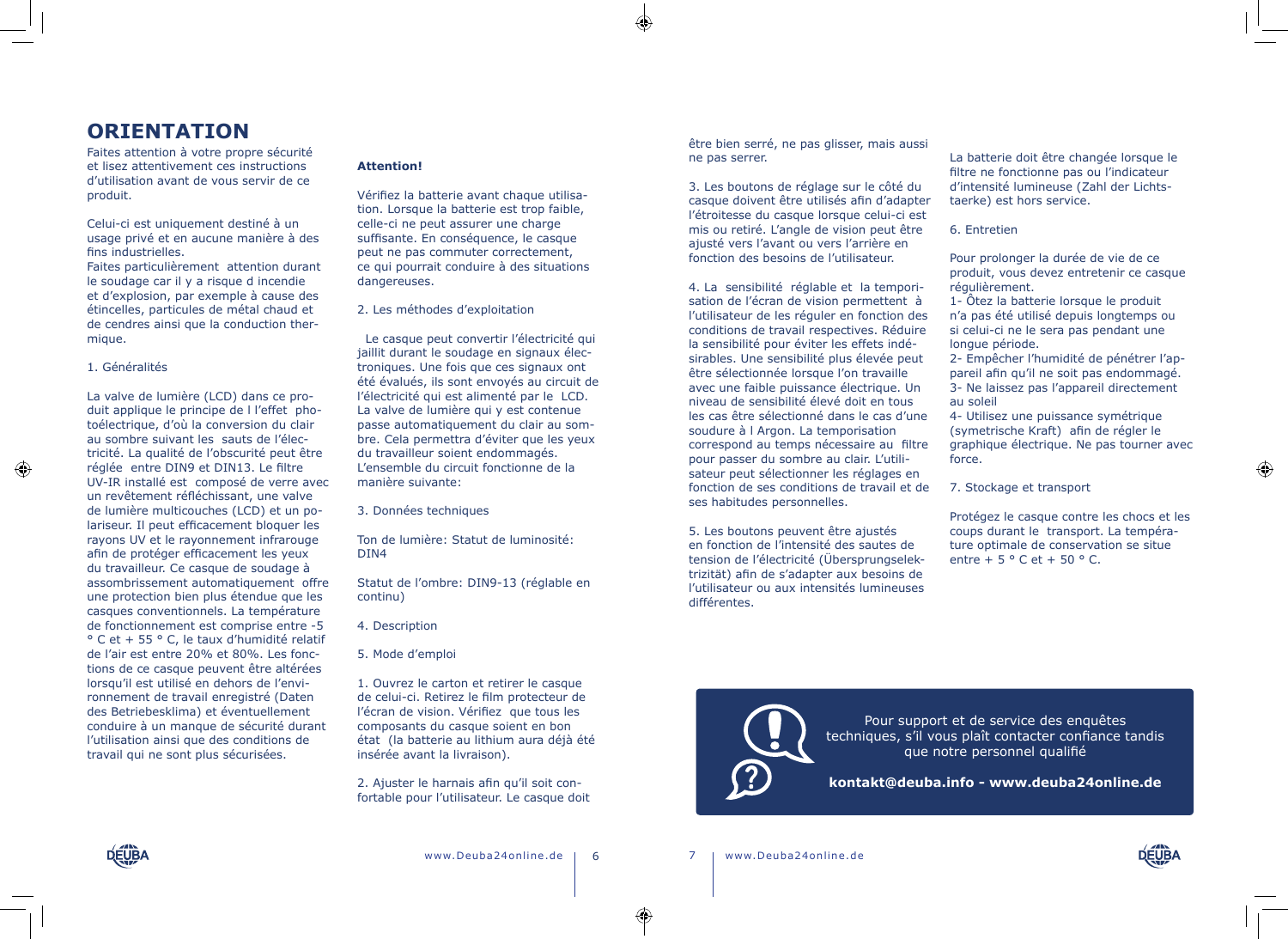$\circledcirc$ 







## **Korrekte Entsorgung des Produktes**



 $\circledast$ 

Innerhalb der EU weist dieses Symbol darauf hin, dass dieses Produkt nicht über den Hausmüll entsorgt werden darf. Altgeräte enthalten wertvolle recyclingfähige Materialien, die einer Wiederverwertung zugeführt werden sollten und um der Umwelt bzw.

der menschlichen Gesundheit nicht durch unkontrollierte Müllbeseitigung zu schaden. Bitte entsorgen Sie Altgeräte deshalb über geeignete Sammelsysteme oder senden Sie das Gerät zur Entsorgung an die Stelle, bei der Sie es gekauft haben. Diese wird dann das Gerät der stofflichen Verwertung zuführen.



"Hinweise nach dem Batteriegesetz

Als Endnutzer sind Sie zur Rückgabe gebrauchter Batterien gesetzlich verpflichtet. Sie können Batterien nach Gebrauch an uns oder in den dafür vorgesehenen Rücknahmestellen (z.B. in kommunalen Sammelstellen oder im Handel) unentgeltlich zurückgeben

Sie können die Batterien auch an uns zurücksenden. Wir erstatten Ihnen das Briefporto für die Rücksendung der Altbatterie.

Die auf den Batterien abgebildeten Symbole haben folgende Bedeutung: = Batterie darf nicht in den Hausmüll gegeben werden Pb = Batterie enthält mehr als 0,004 Masseprozent Blei

Cd = Batterie enthält mehr als 0,002 Masseprozent Cadmium

Hg = Batterie enthält mehr als 0,0005 Masseprozent Quecksilber."

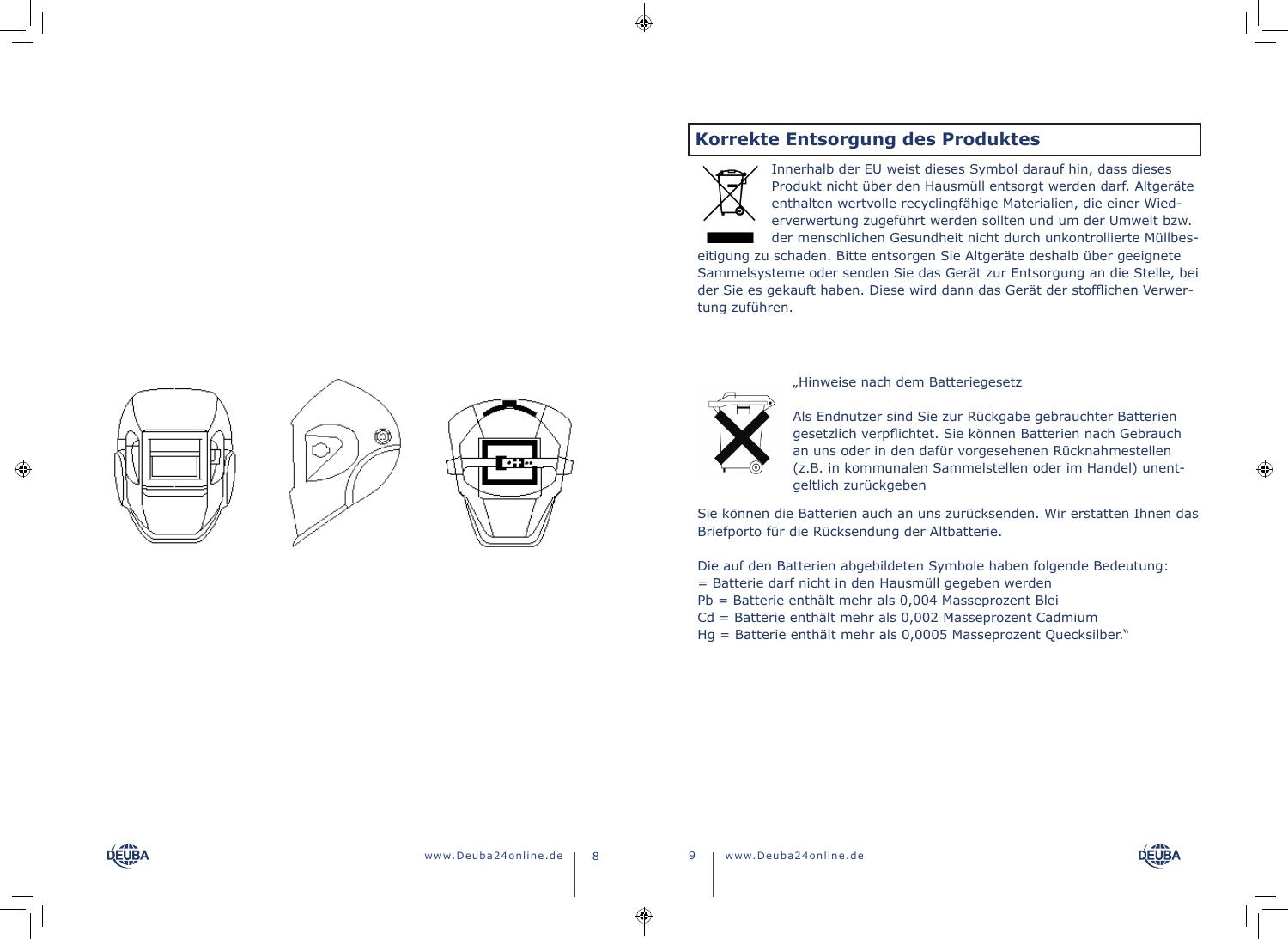## **Korrekte Entsorgung des Produktes**



This symbol within the EU signifies that this product must not be discarded via domestic waste. WEEE ( waste electrical and electronic equipment) contain valuable materials that can be recycled and shall be re-used in order to neither harm human health nor the environment through unregulated waste disposal.

Please dispose of old equipment via suitable collecting systems or ship the equipment back to where you bought it for appropriate disposal and material recycling.

## **Korrekte Entsorgung des Produktes**



Ce symbole au sein de l'UE signifie que ce produit ne doit pas être jeté avec les déchets ménagers. Les DEEE (déchets d'équipements électriques et électroniques) contiennent des matériaux précieux qui peuvent être recyclés et doivent être réutilisés afin de ne pas nuire à la santé humaine ou à l'environnement pour

cause d'élimination des déchets non réglementée.

Disposez de vos vieux équipements par le biais de systèmes de collecte appropriés ou expédiez-les à l'endroit où vous les avez acheté afin d'assurer un traitement des déchets approprié et le recyclage de matériaux



"Indications according to the Battery Act

As end user you are legally bound to return used batteries. You can return your used batteries either to us or to one of the designated collection points (for instance municipal or commercial ones) free of charge.

You can also return the batteries to us. We will reimburse you the incurring postage cost for returning the used battery.

The symbols displayed on the battery mean that the battery shall not be discarded in domestic waste.

 $Pb =$  the battery contains more than 0,004 mass percent lead

- $Cd = the battery contains more than 0,002 mass percent Cadmium$
- $Hg =$  the battery contains more than 0,0005 mass percent mercury."



"Indications selon la Loi sur la batterie

En tant qu'utilisateur final, vous êtes légalement tenu de rendre les piles usagées. Vous pouvez soit nous rapporter les batteries utilisées ou les déposer dans l'un des points de collecte désignés (municipaux ou commerciaux) et cela gratuitement.

Vous pouvez également nous retourner les batteries usagées. Nous vous rembourserons les frais de port résultant de cet envoi.

Les symboles affichés sur la batterie signifient que la batterie ne doit pas être jetée avec les déchets ménagers.

 $Pb =$  la pile contient plus de 0,004 pour cent masse de plomb Cd = la pile contient plus de 0,002 pour cent masse de Cadmium Hg = la pile contient plus de 0,0005 pour cent masse de mercure ".





⊕